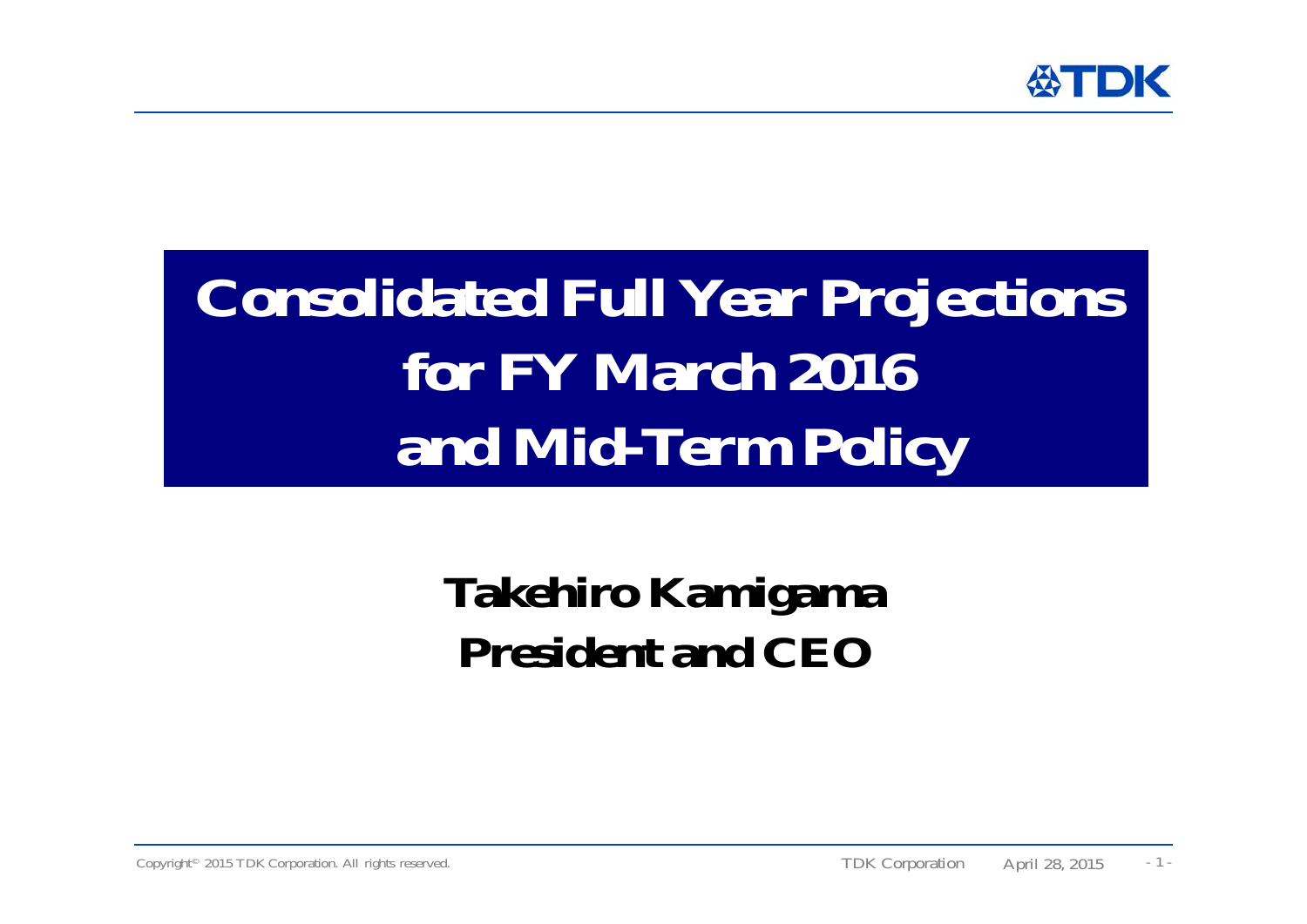

# **Consolidated Full Year Projections for FY March 2016**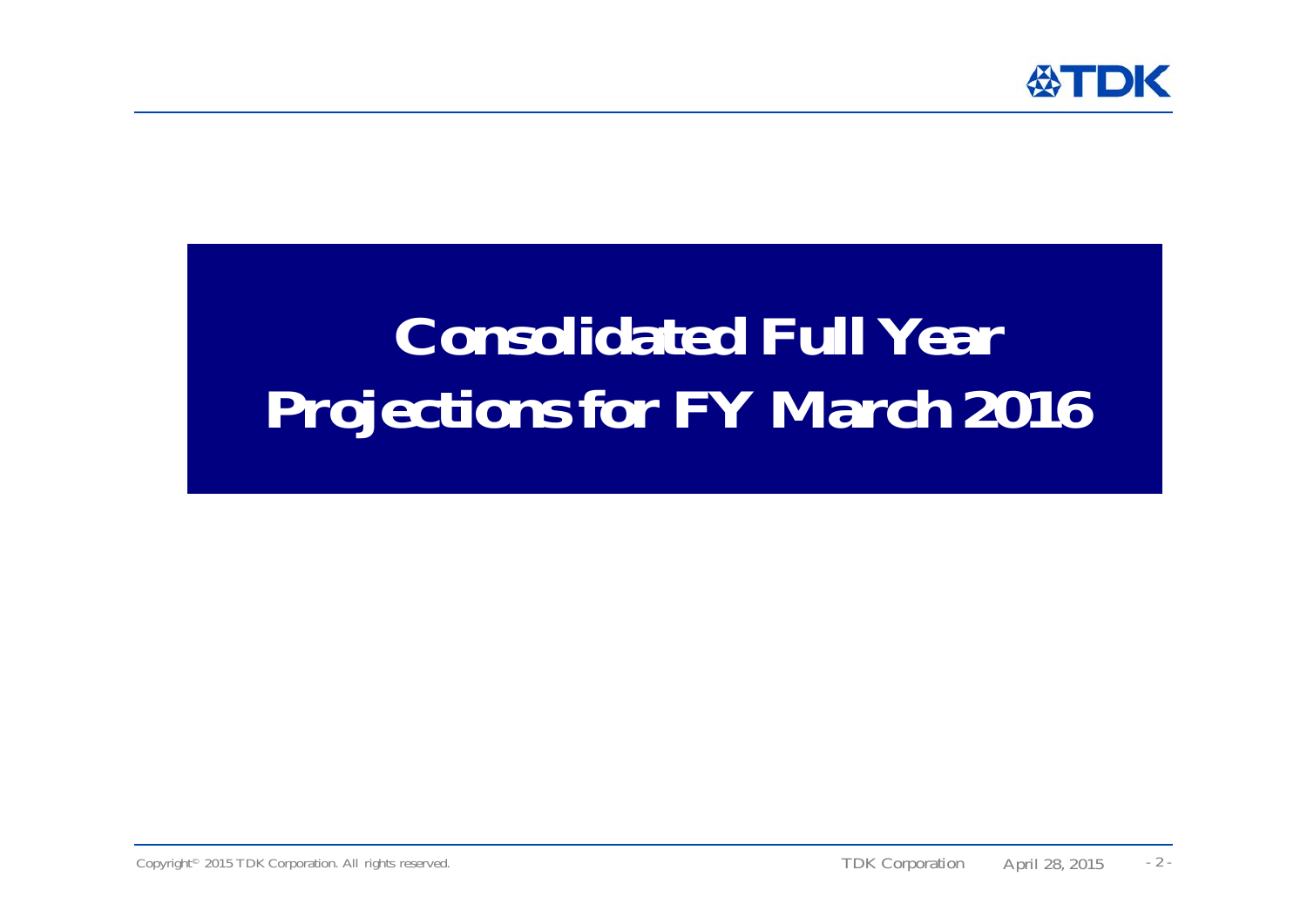### **FY March 2016 Full Year / Dividend Projections**



|                                                                 |           | FY March 2015                                    | FY March 2016                                           | <b>YoY</b> Change   |               |
|-----------------------------------------------------------------|-----------|--------------------------------------------------|---------------------------------------------------------|---------------------|---------------|
| (Yen billions)                                                  |           | <b>Full Year Results</b>                         | <b>Full Year Projections</b>                            | <b>Yen billions</b> | $\frac{0}{0}$ |
| Net sales                                                       |           | 1,082.6                                          | 1,180.0                                                 | 97.4                | 9.0%          |
| <b>Operating income</b>                                         |           | 72.5                                             | 95.0                                                    | 22.5                | 31.0%         |
| <b>Operating income margin</b>                                  |           | $6.7\%$                                          | $8.1\%$                                                 | $+1.4pt$            |               |
| <b>Income from continuing</b><br>operations before income taxes |           | 74.5                                             | 95.0                                                    | 20.5                | 27.5%         |
| <b>Net income</b>                                               |           | 49.4                                             | 65.0                                                    | 15.6                | 31.6%         |
| <b>Earning per share (JPY)</b>                                  |           | 392.78                                           | 515.92                                                  |                     |               |
| Dividends (JPY)                                                 |           | 1st half : $40$<br>2nd half : $50$<br>Annual: 90 | 1st half $: 60$<br>2nd half $:60$<br><b>Annual: 120</b> |                     |               |
| <b>Ex-rate</b>                                                  | US\$(JPY) | 109.84                                           | 115.00                                                  |                     |               |
|                                                                 | EURO(JPY) | 138.88                                           | 130.00                                                  |                     |               |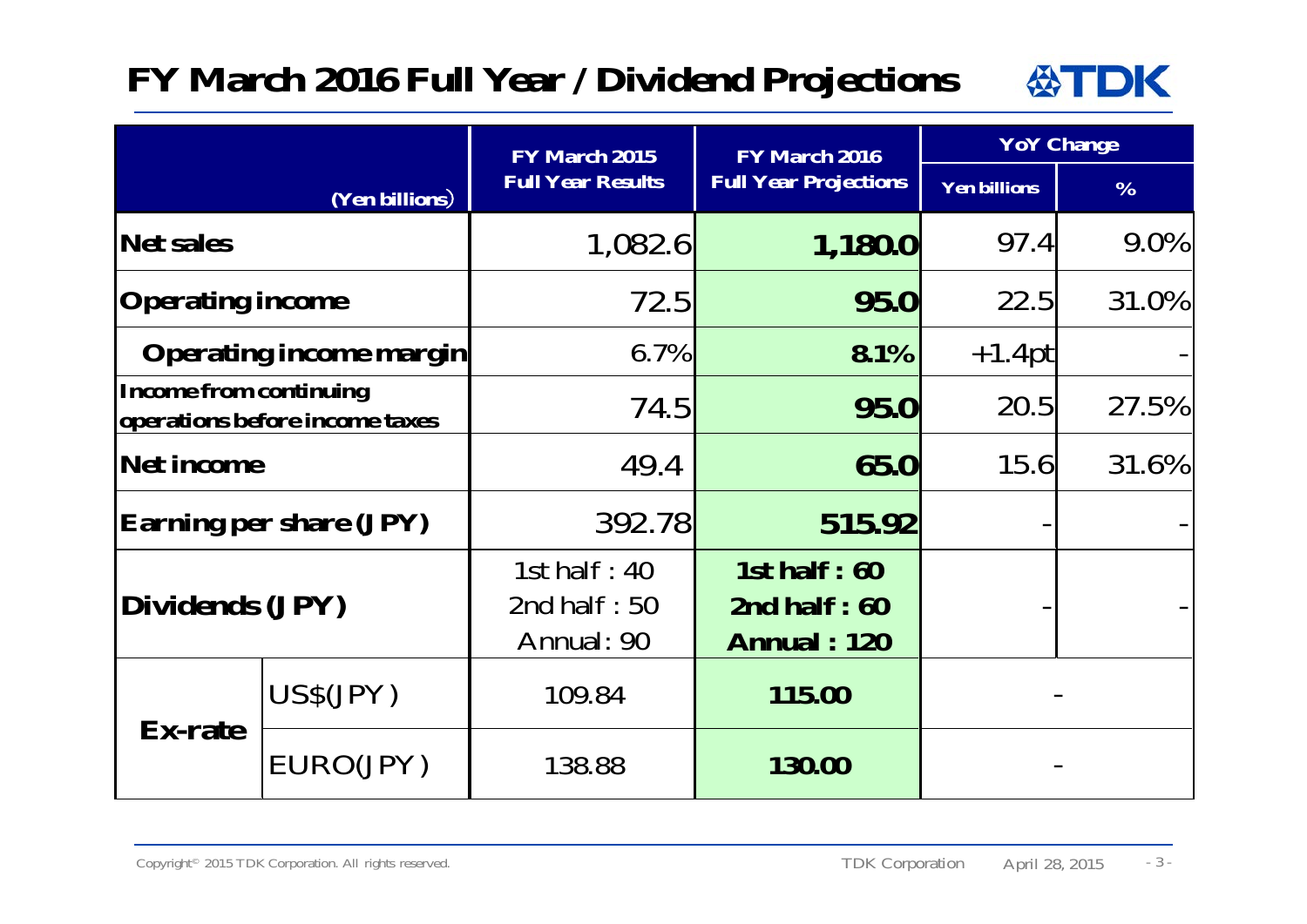### **Projections for FY March 2016 -Image of change in sales**

(Yen billions)

| <b>Segment</b>                                 | <b>FY March 2015</b><br><b>Full Year Results</b> | <b>FY March 2016</b><br><b>Full Year Projections</b><br>(YoY Change) |  |
|------------------------------------------------|--------------------------------------------------|----------------------------------------------------------------------|--|
| <b>Passive Components</b>                      | 541.2                                            | $+7 \sim +10\%$                                                      |  |
| <b>Magnetic Application</b><br><b>Products</b> | 369.2                                            | $\pm 0\%$                                                            |  |
| <b>Film Application</b><br><b>Products</b>     | 151.3                                            | $+25% + \alpha$                                                      |  |
| <b>Other</b>                                   | 20.9                                             |                                                                      |  |
| <b>Total</b>                                   | 1,082.6                                          | 1,180.0                                                              |  |
| US\$(JPY)<br>EURO(JPY)                         | 109.84<br>138.88                                 | Forex assumptions<br>115.00<br>130.00                                |  |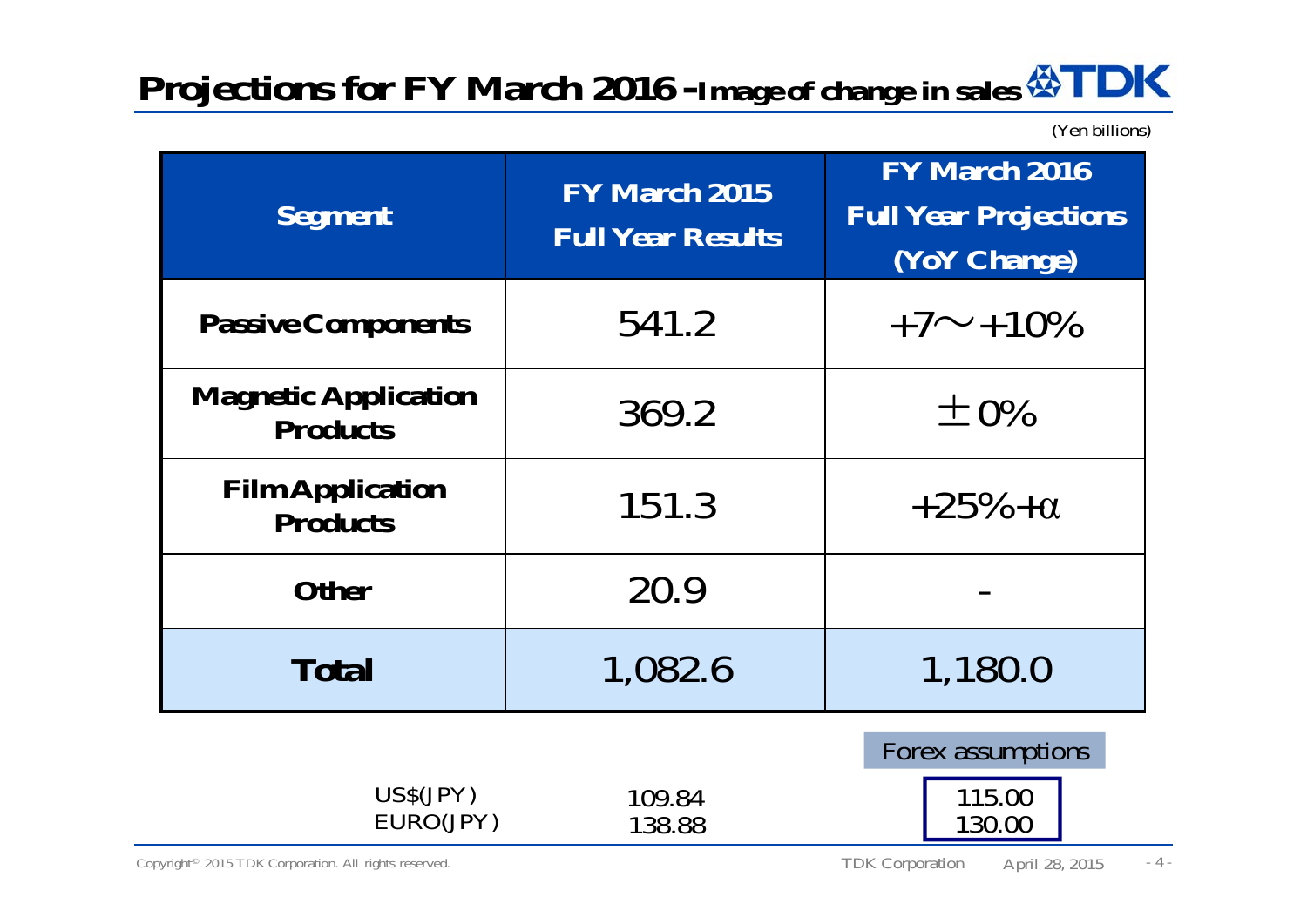### **Points of FY March 2016**



| <b>Segment</b>                                                | The Market Environment and Key Themes                                                                                                                                                                                                                           |  |
|---------------------------------------------------------------|-----------------------------------------------------------------------------------------------------------------------------------------------------------------------------------------------------------------------------------------------------------------|--|
| <b>Passive Components</b><br>(Inductive Devices)              | Share expansion of thin-film and multi-layered products in<br>the ICT and automotive markets                                                                                                                                                                    |  |
| <b>Passive Components</b><br>(High-frequency Components)      | Sales growth of small, high performance discrete components<br>(TC-SAW, BAW) as a result of the LTE market expanding<br>Expanded market share of modular products                                                                                               |  |
| <b>Passive Components</b><br>(Piezoelectric Materials)        | Expansion of the OIS business (increased usage rate among<br>smartphones in China)                                                                                                                                                                              |  |
| <b>Magnetic Application</b><br><b>Products</b><br>(HDD Heads) | Unit decrease in the HDD market due to demand for PCs<br>diminishing<br>551 million units in FY March 2015<br>$\Rightarrow$ 530 million units in FY March 2016 (3.8% decrease)<br>Continued expansion in products for data centers, and<br>improved product mix |  |
| <b>Film Application Products</b><br>(Rechargeable Batteries)  | Continued expansion in demand for polymer batteries as a<br>result of thinner profile mobile devices<br>Customer portfolio expansion                                                                                                                            |  |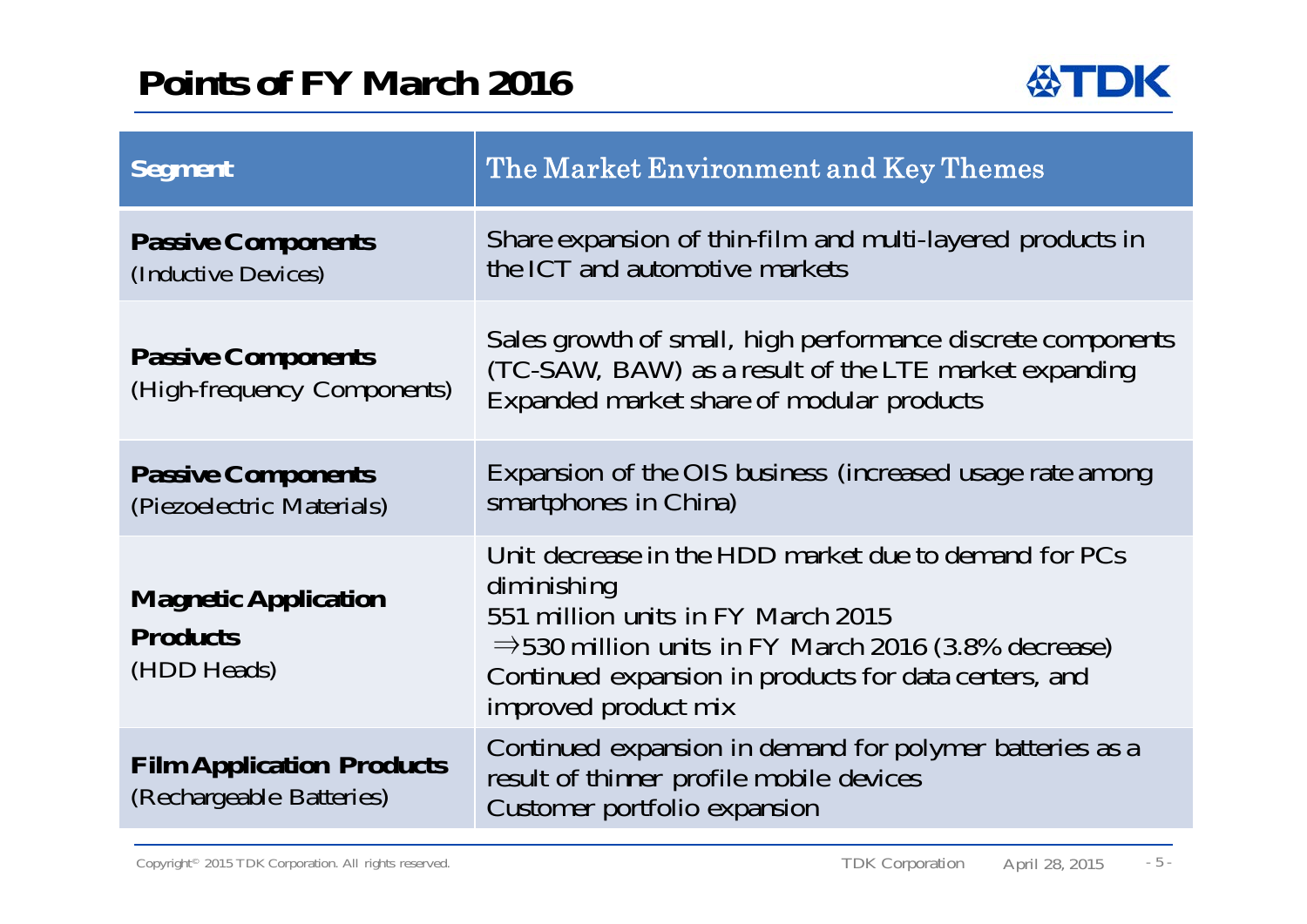

# **Mid-Term Policy (FY March 2016 – FY March 2018)**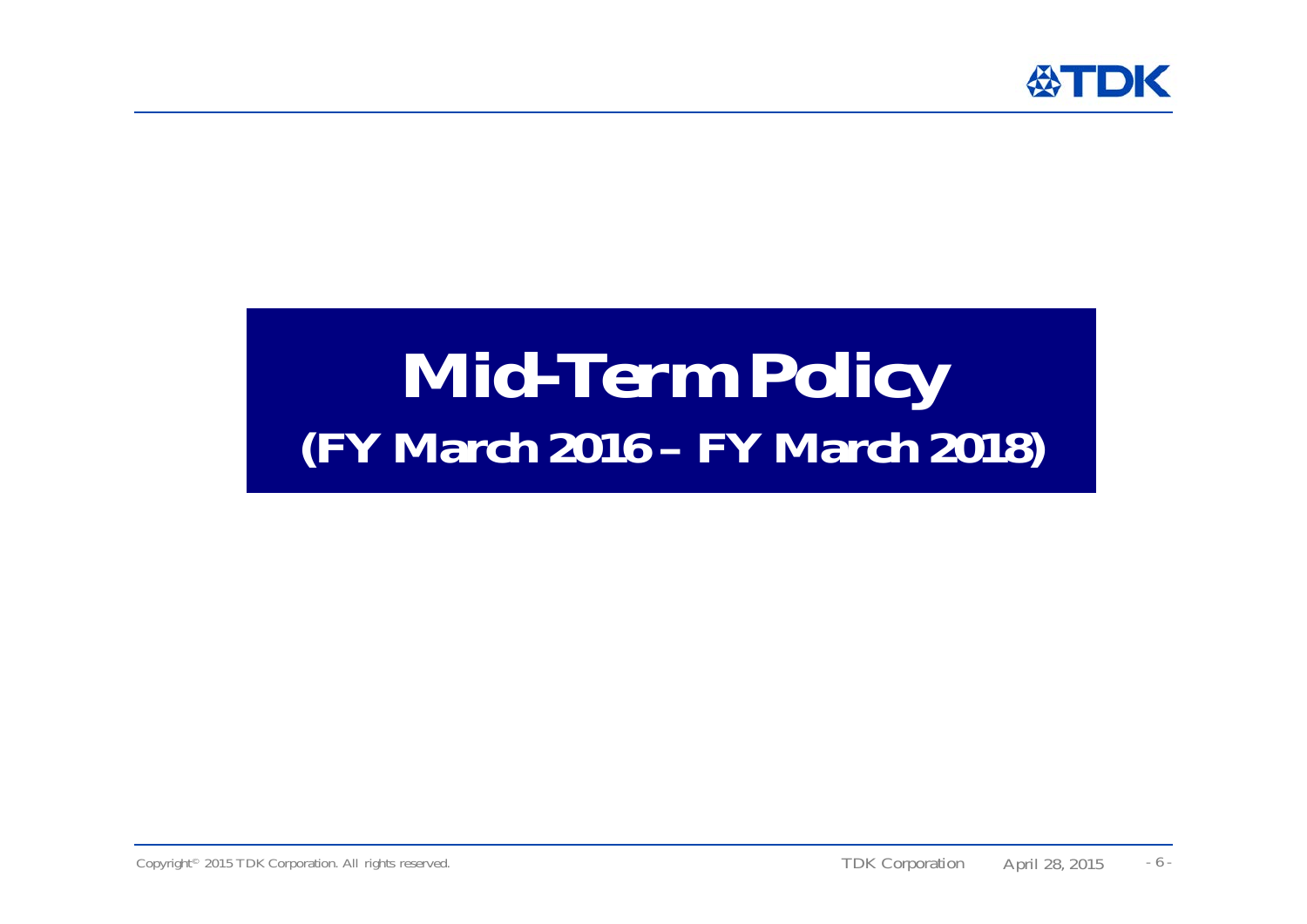### Priority Markets, Priority Businesses and New Business **& TDK**



#### **Priority Five Businesses**

- ・Inductive Devices
- ・High-frequency Components
- ・Piezoelectric Material Product
- ・HDD Heads
- ・Rechargeable Batteries

# ICT



Industrial equipment /

Energy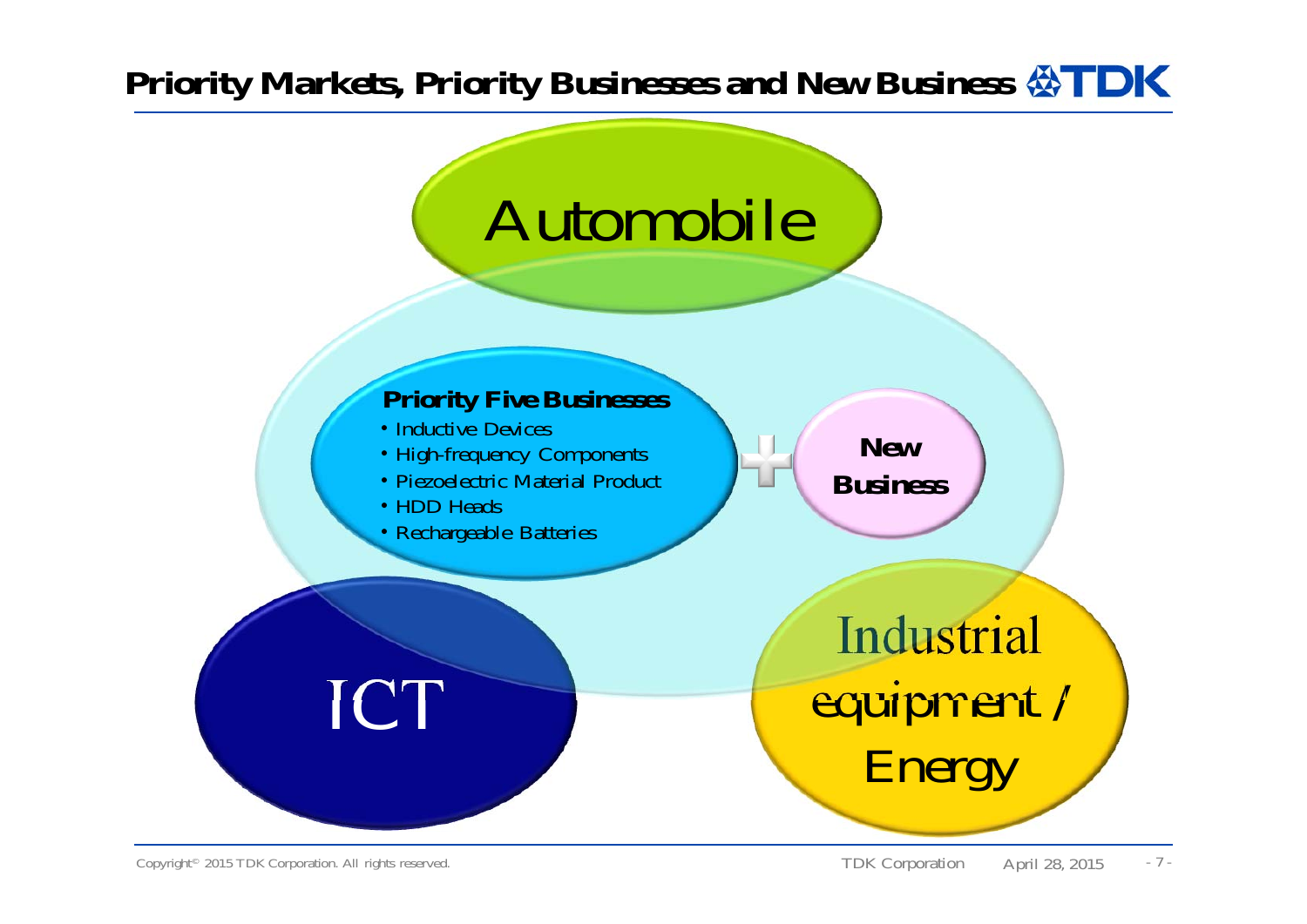#### **公TDK Sales Growth Projections by Priority Markets**



**FY March 2015**

**FY March 2018**



■Automobile ■ICT\*■Industrial & Others ■ Consumer

\*Includes HDD Heads and HDD Suspensions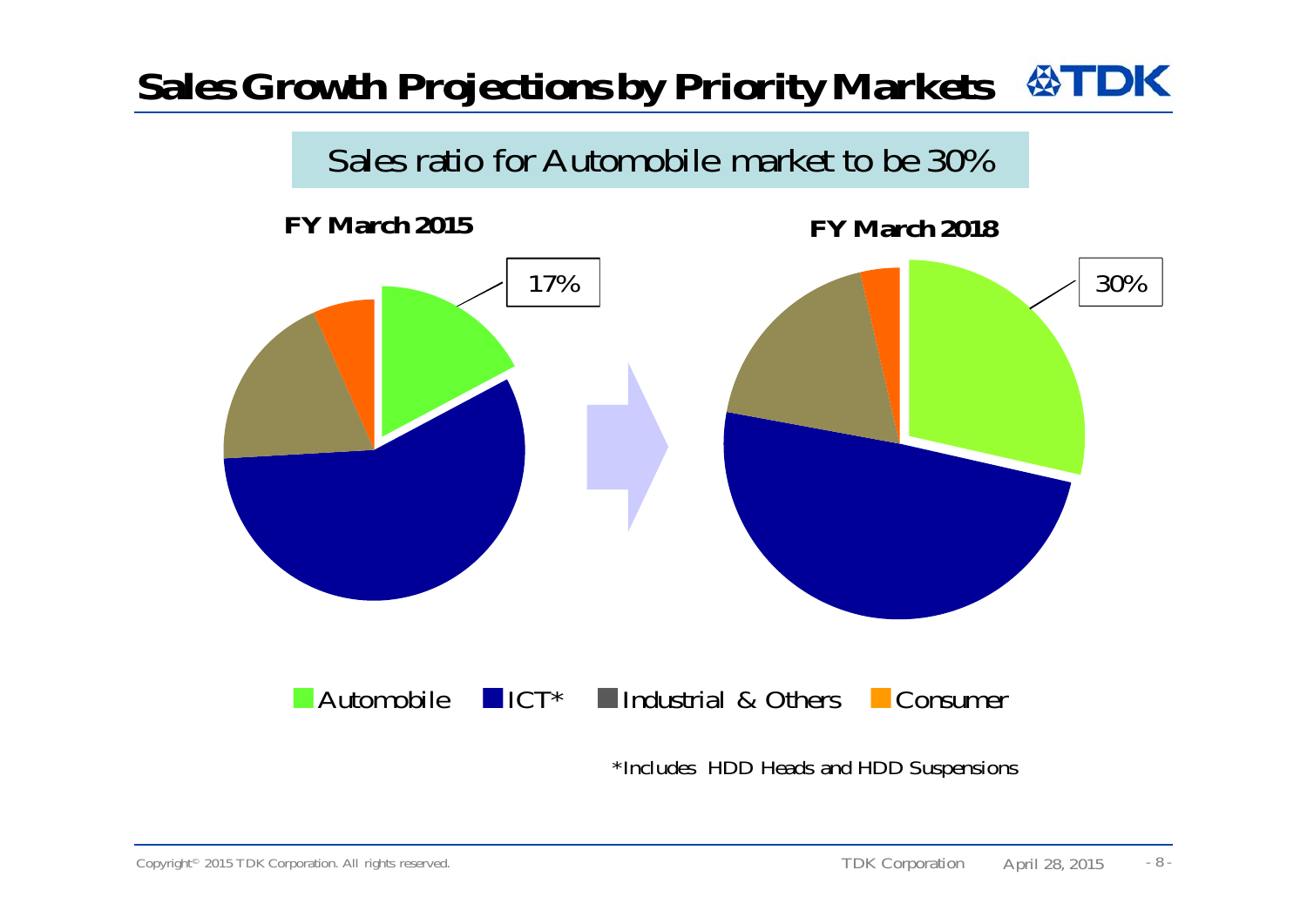### **New businesses in growth fields**



### **Aim for over 100.0 billion yen or more in sales by FY March 2018**

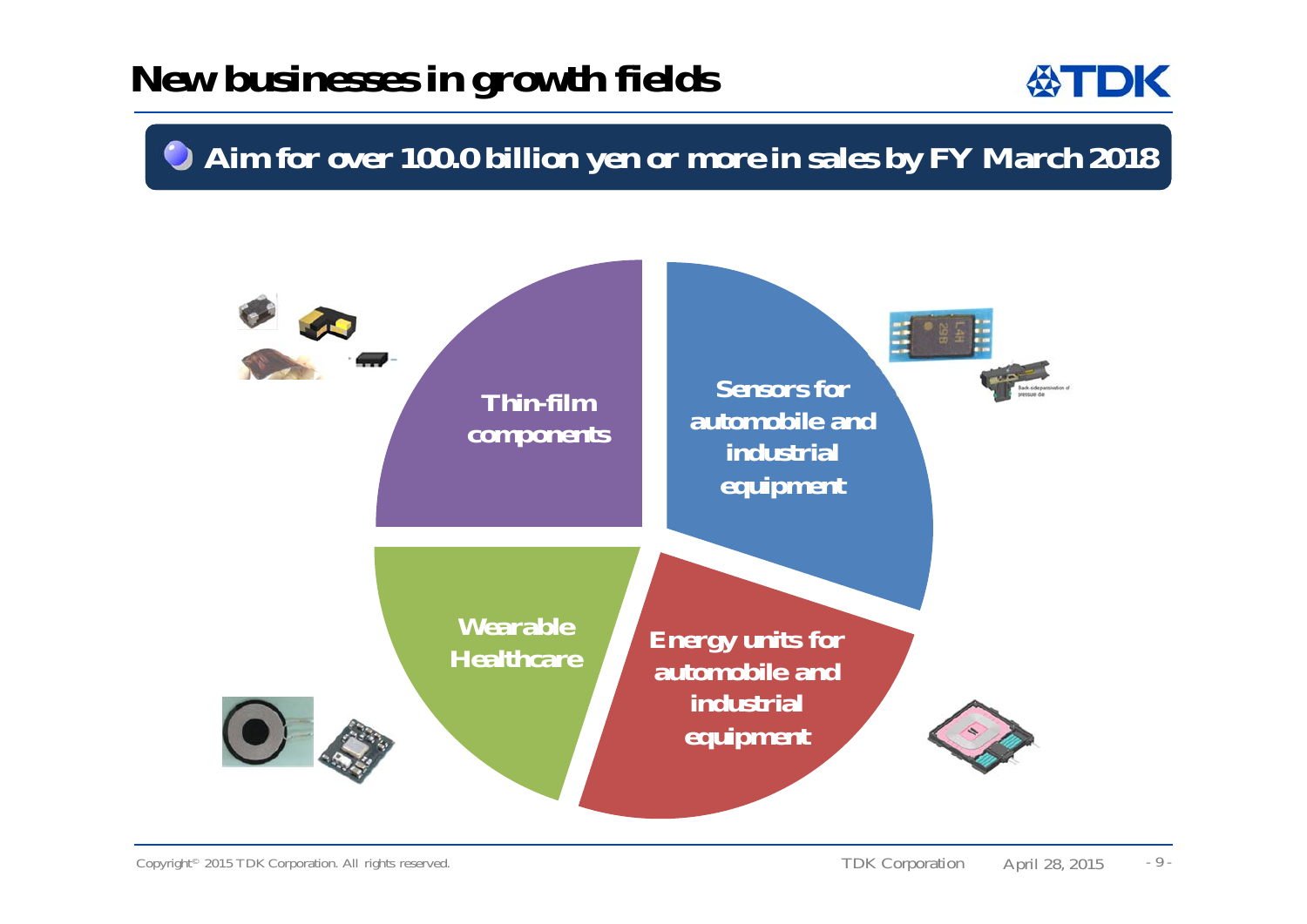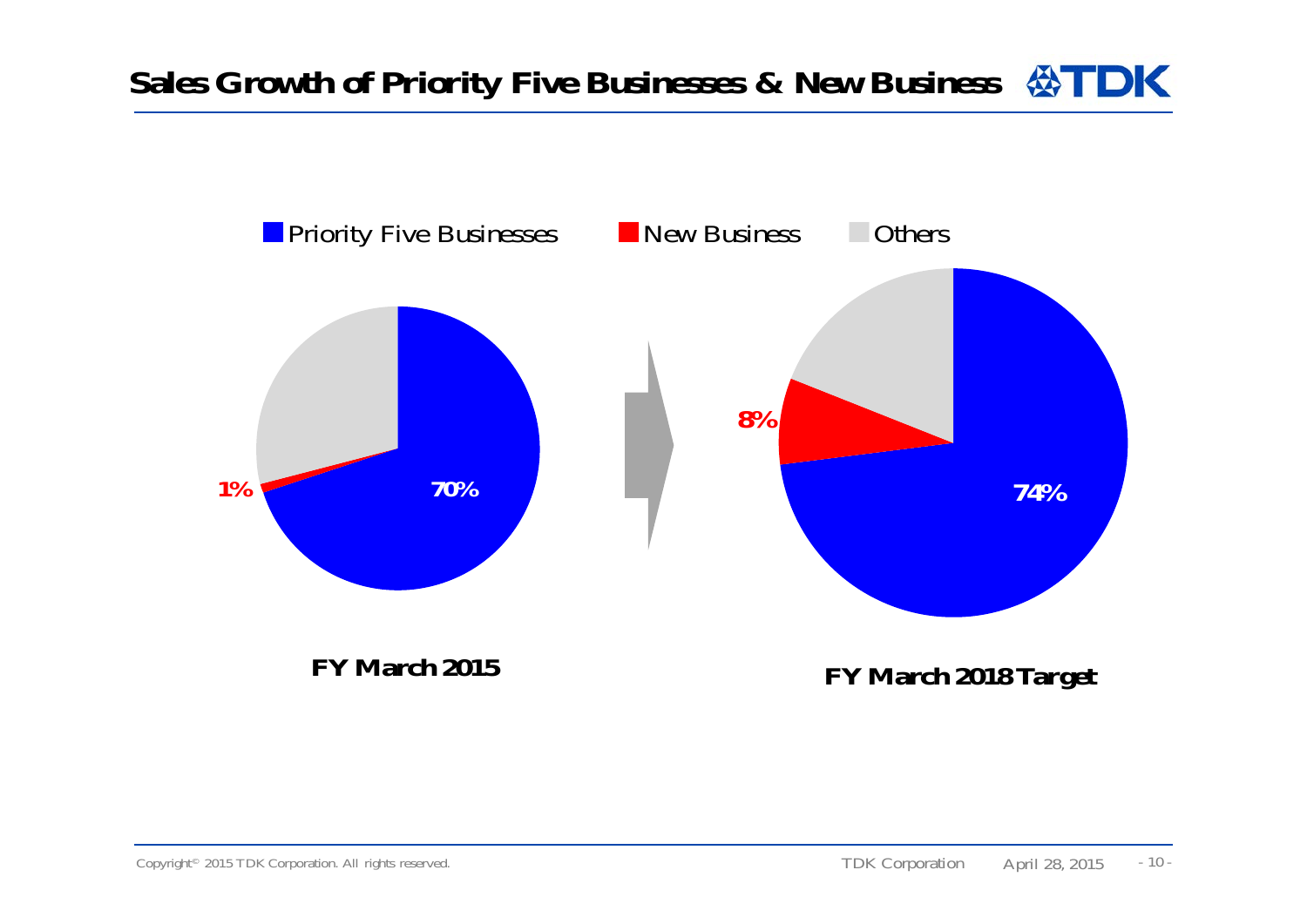**Operating results and mid-term projections**



\*Forex assumptions after FY March 2016 onward :US\$ 115 yen, EURO 130 yen

DK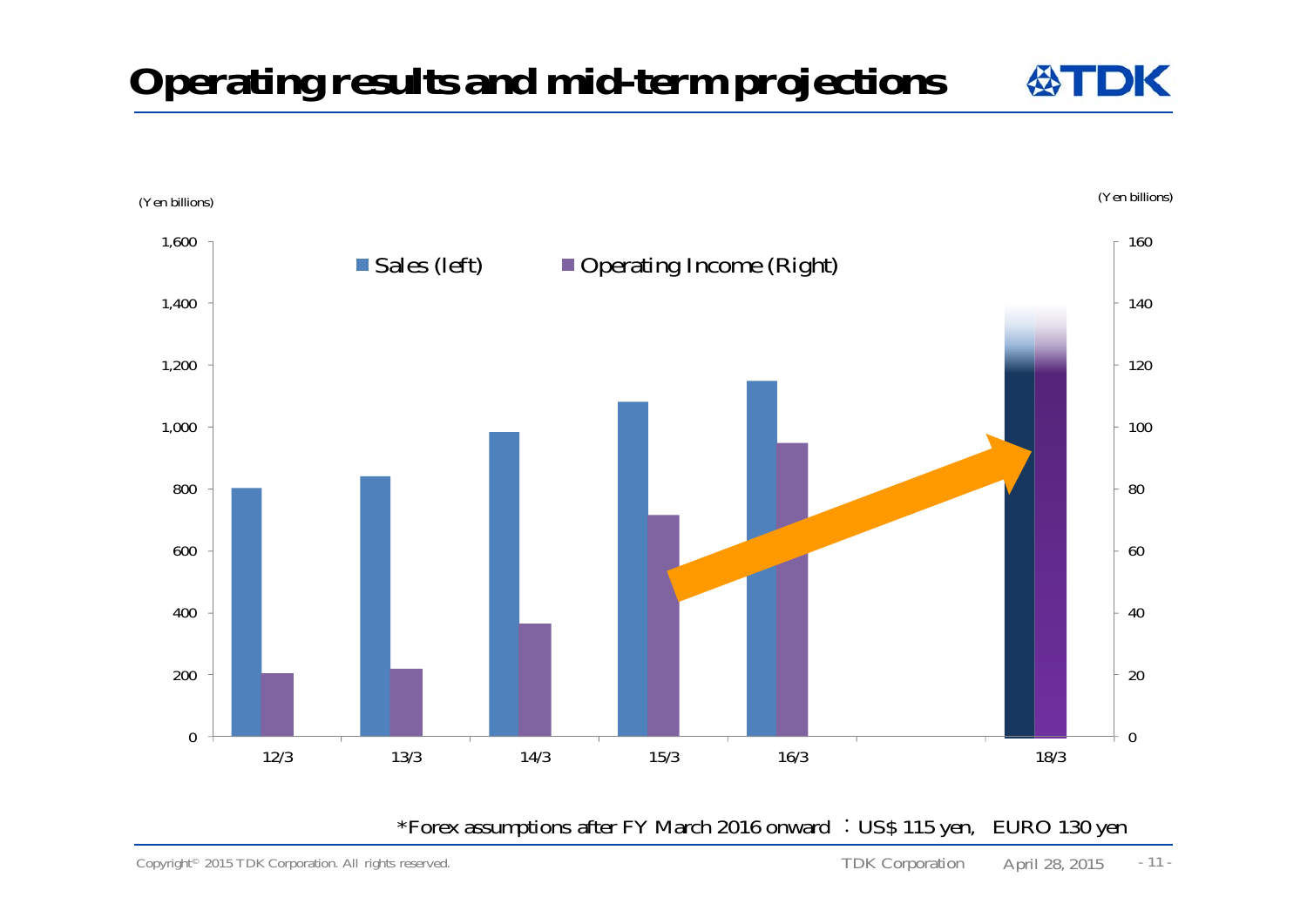### **Monozukuri innovation (Zero defect quality)**



## Industrial 4.0

Monitoring network with the sensor and ICT

Real time control of manufacturing process

Big data analyses  $\Rightarrow$  feedback to Monozukuri

## Pursuit of zero defects

Construct an origin control scheme

Monozukuri innovation Inventory control innovation Energy control innovation

### Implement this innovation to Akita new factory ⇒Roll out to other factories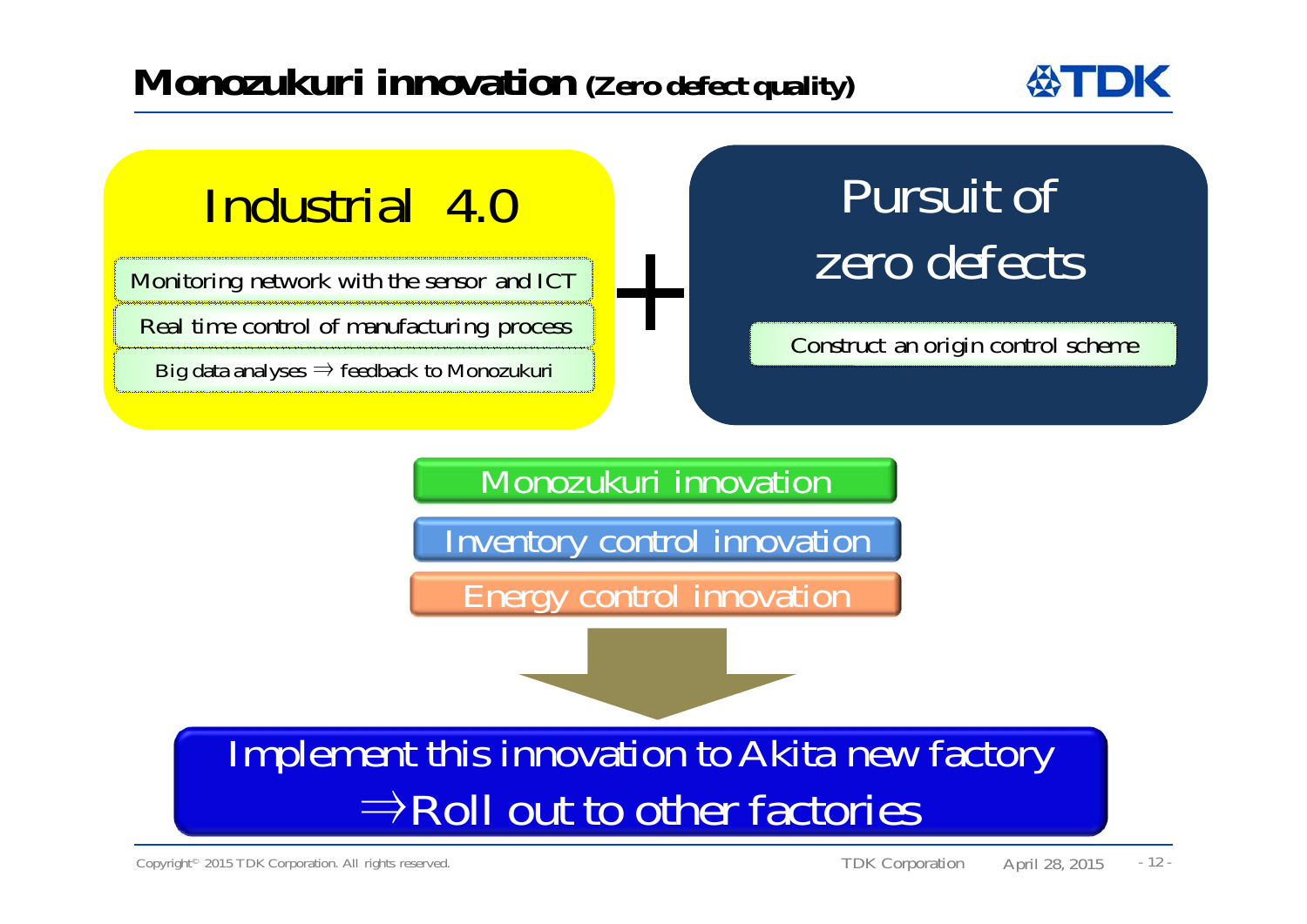



**• Construction of new factory buildings in the Akita area Production capacity increase in the 5 core businesses** Investment in new products and new businesses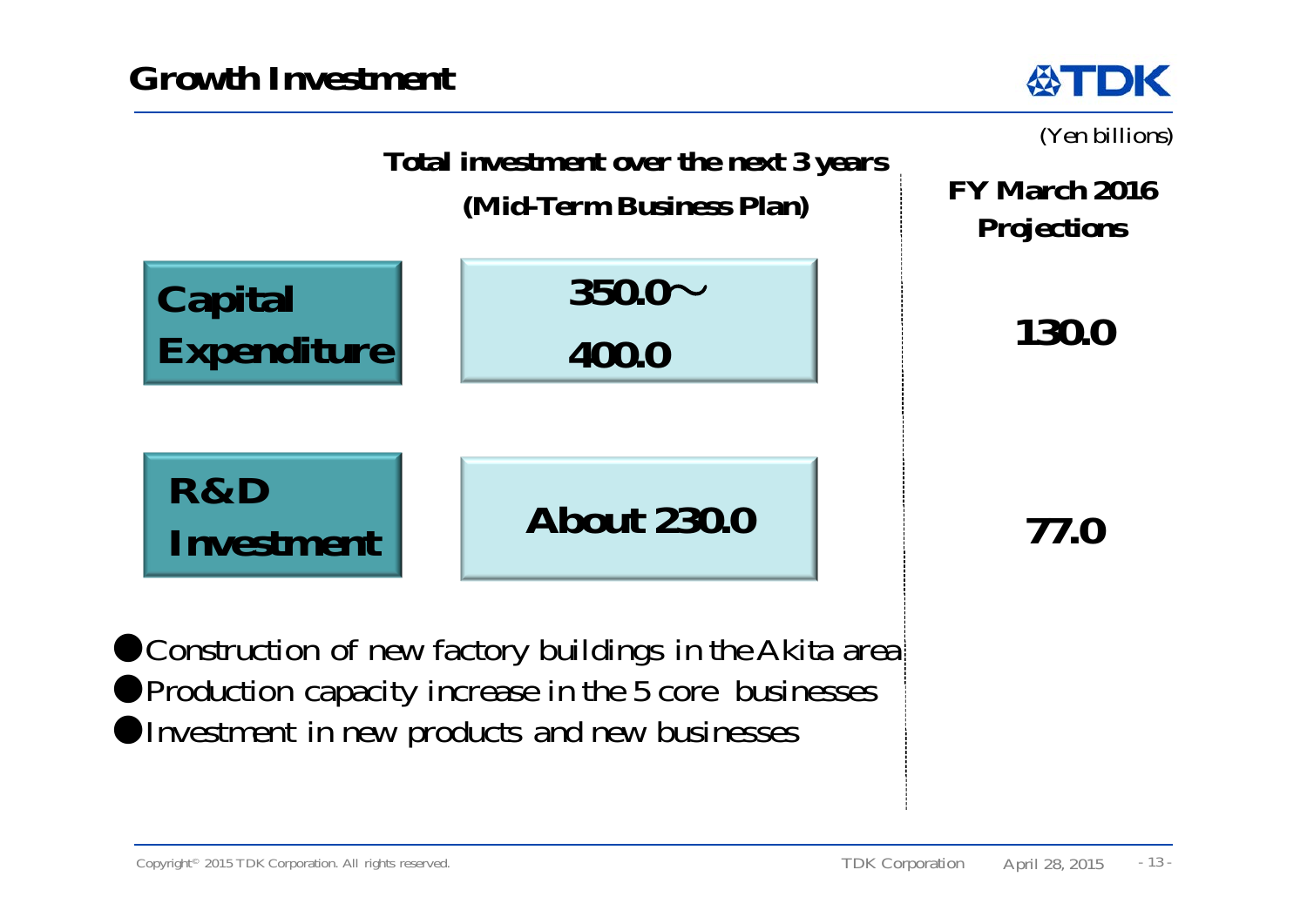

| Growth<br>Investment | • Investment in new products, new businesses, and<br>M&A<br>• Increase production capacity of existing businesses |
|----------------------|-------------------------------------------------------------------------------------------------------------------|
| Return to            | • Stabilize or increase dividends through EPS growth                                                              |
| <b>Shareholders</b>  | • Target a 30% dividend payout ratio                                                                              |

|                                          | FY March 2015<br><b>Results</b> | <b>FY March 2018</b><br><b>Target</b> |
|------------------------------------------|---------------------------------|---------------------------------------|
| <b>Operating Income</b><br><b>Margin</b> | $6.7\%$                         | Over $10\%$                           |
| <b>ROE</b>                               | 7.2%                            | Over $10\%$                           |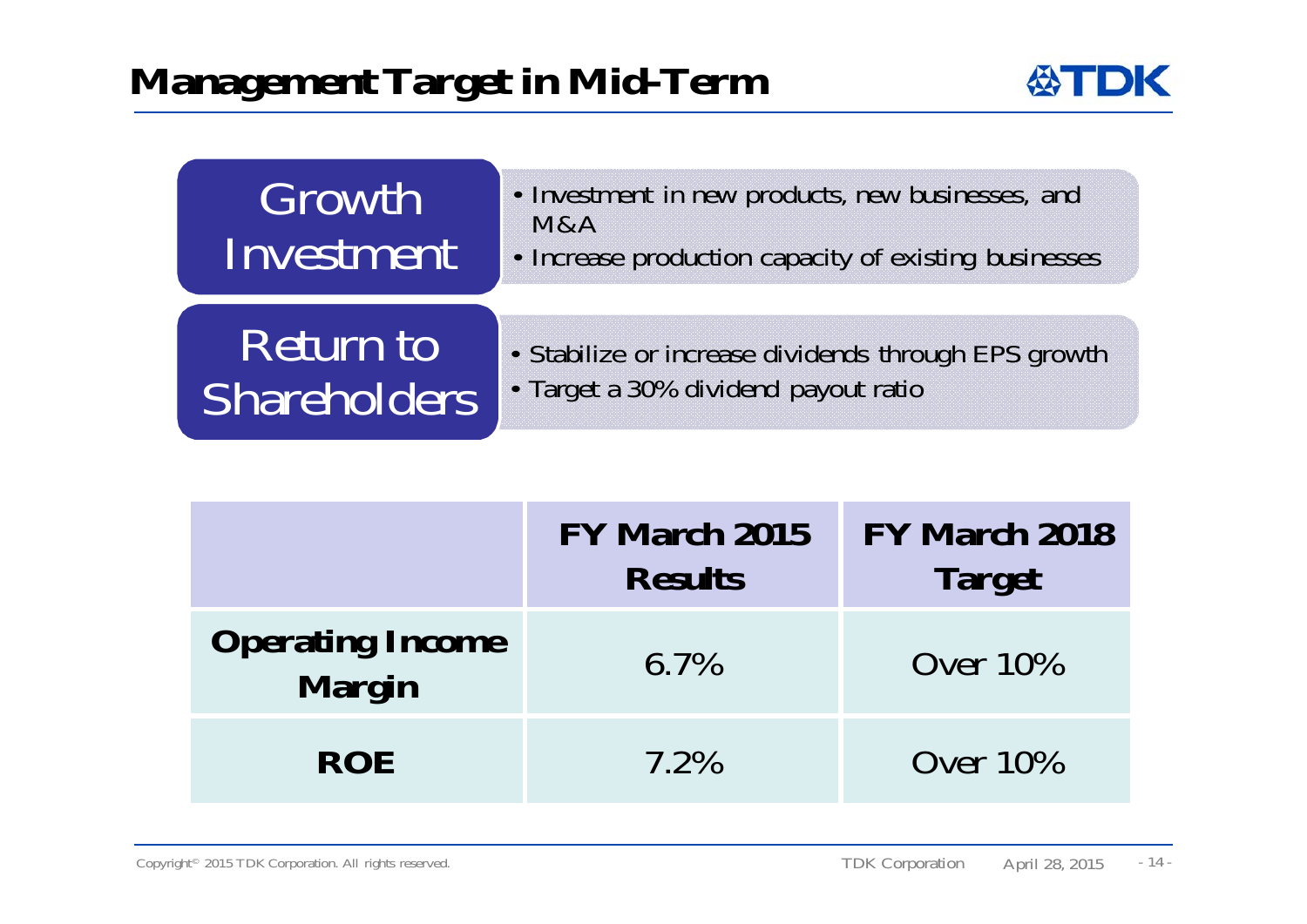

This material contains forward-looking statements, including projections, plans, policies, management strategies, targets, schedules, understandings, and evaluations about TDK, or its group companies (TDK Group). These forward-looking statements are based on the current forecasts, estimates, assumptions, plans, beliefs, and evaluations of the TDK Group in light of the information currently available to it, and contain known and unknown risks, uncertainties, and other factors. The TDK Group therefore wishes to caution readers that, being subject to risks, uncertainties, and other factors, the TDK Group's actual results, performance, achievements, or financial position could be materially different from any future results, performance, achievements, or financial position expressed or implied by these forward-looking statements, and the TDK Group undertakes no obligation to publicly update or revise any forward-looking statements after the issue of this material except as provided for in laws and ordinances.

The electronics markets in which the TDK Group operates are highly susceptible to rapid changes, risks, uncertainties, and other factors that can have significant effects on the TDK Group including, but not limited to, shifts in technology, fluctuations in demand, prices, interest and foreign exchange rates, and changes in economic environments, conditions of competition, laws and regulations. Also, since the purpose of these materials is only to give readers a general outline of business performance, many numerical values are shown in units of a billion yen. Because original values, which are managed in units of a million yen, are rounded off, the totals, differences, etc. shown in these materials may appear inaccurate. If detailed figures are necessary, please refer to our financial statements and supplementary materials.